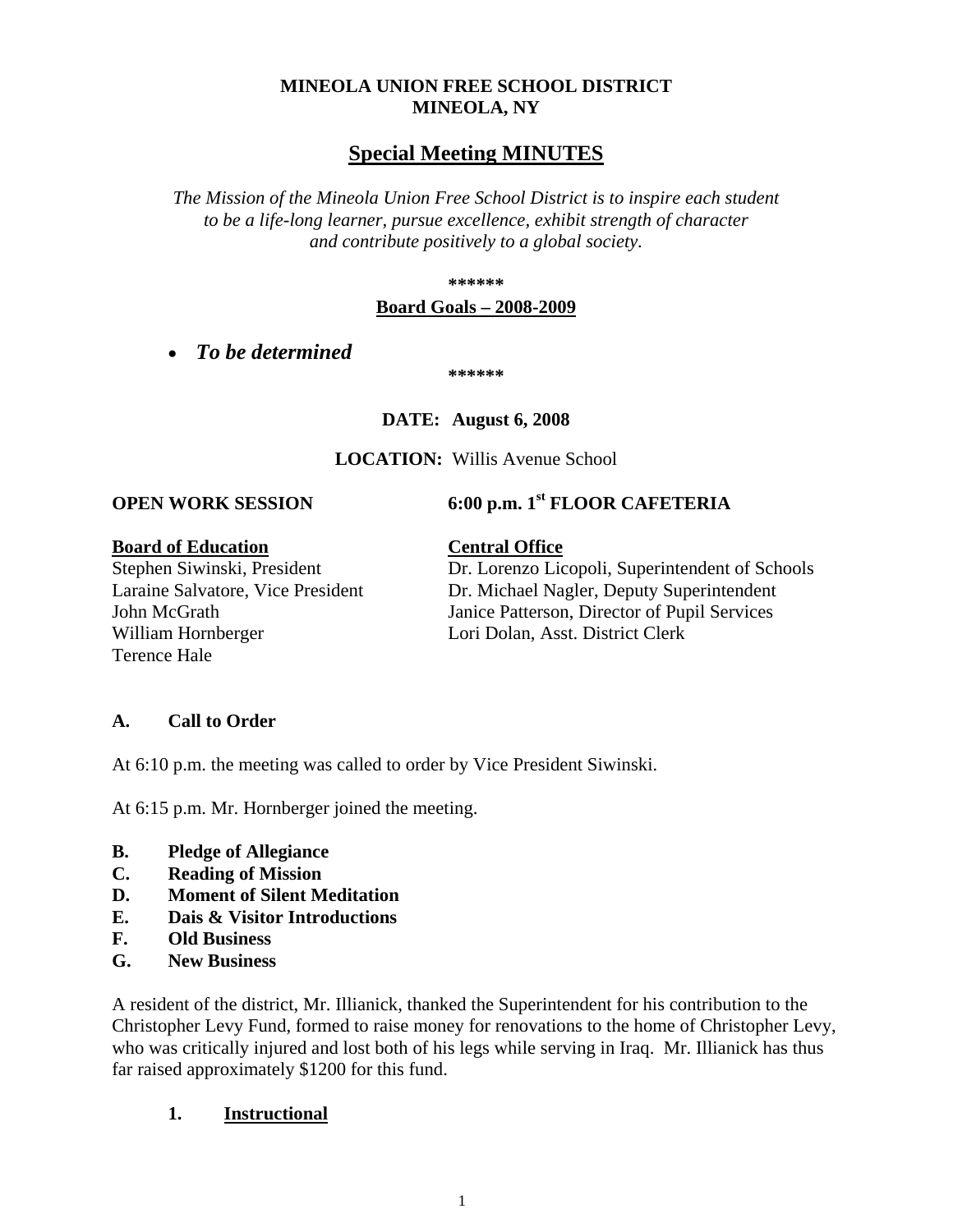**RESOLUTION #10 – BE IT RESOLVED** that the Board of Education approves the appointment of Morgan Citrangola to the probationary position of Elementary Teacher effective September 1, 2008 through August 31, 2011; salary, BA, Step 1, \$54,259.00.

| <b>Motion:</b> | John McGrath      |
|----------------|-------------------|
| Second:        | Laraine Salvatore |

Discussion: Mr. McGrath asked which school this position was for, and Dr. Nagler responded Jackson Ave.

| Yes: | Terence Hale       | No: None |
|------|--------------------|----------|
|      | William Hornberger |          |
|      | John McGrath       |          |
|      | Laraine Salvatore  |          |
|      | Stephen Siwinski   |          |
|      |                    |          |

**RESOLUTLION #11 – BE IT RESOLVED** that the Board of Education approves the appointment of Laura Kligman to the probationary position of Elementary Teacher effective September 1, 2008 through August 31, 2011; salary BA+15, Step 2, \$59,088.00.

| <b>Motion:</b> | <b>Terence Hale</b> |
|----------------|---------------------|
| Second:        | William Hornberger  |

Discussion: Mr. Siwinski stated that this position was due to increased enrollment at Cross Street.

| Yes: | Terence Hale       | <b>No:</b> None |
|------|--------------------|-----------------|
|      | William Hornberger |                 |
|      | John McGrath       |                 |
|      | Laraine Salvatore  |                 |
|      | Stephen Siwinski   |                 |
|      |                    |                 |

**Passed:** Yes

**Passed:** Yes

**RESOLUTION #12 – BE IT RESOLVED** that the Board of Education approves the appointment of Maureen Wojis to the probationary position of Elementary Teacher effective September 1, 2008 through August 31, 2011; salary BA+30, Step 4, \$66,518.00.

| <b>Motion:</b> | Laraine Salvatore |
|----------------|-------------------|
| Second:        | John McGrath      |

Discussion: Dr. Nagler stated that this position was to fill a vacancy at Cross Street,  $1<sup>st</sup>$ grade. Ms. Salvatore asked if Ms. Wojis was related to someone in the district, and the Superintendent responded that she is related to Dee Wojis, a teacher at Jackson. Ms. Salvatore asked why the starting salary was higher than the other new hires, and Dr. Nagler responded that she had 3 years of experience in New York City.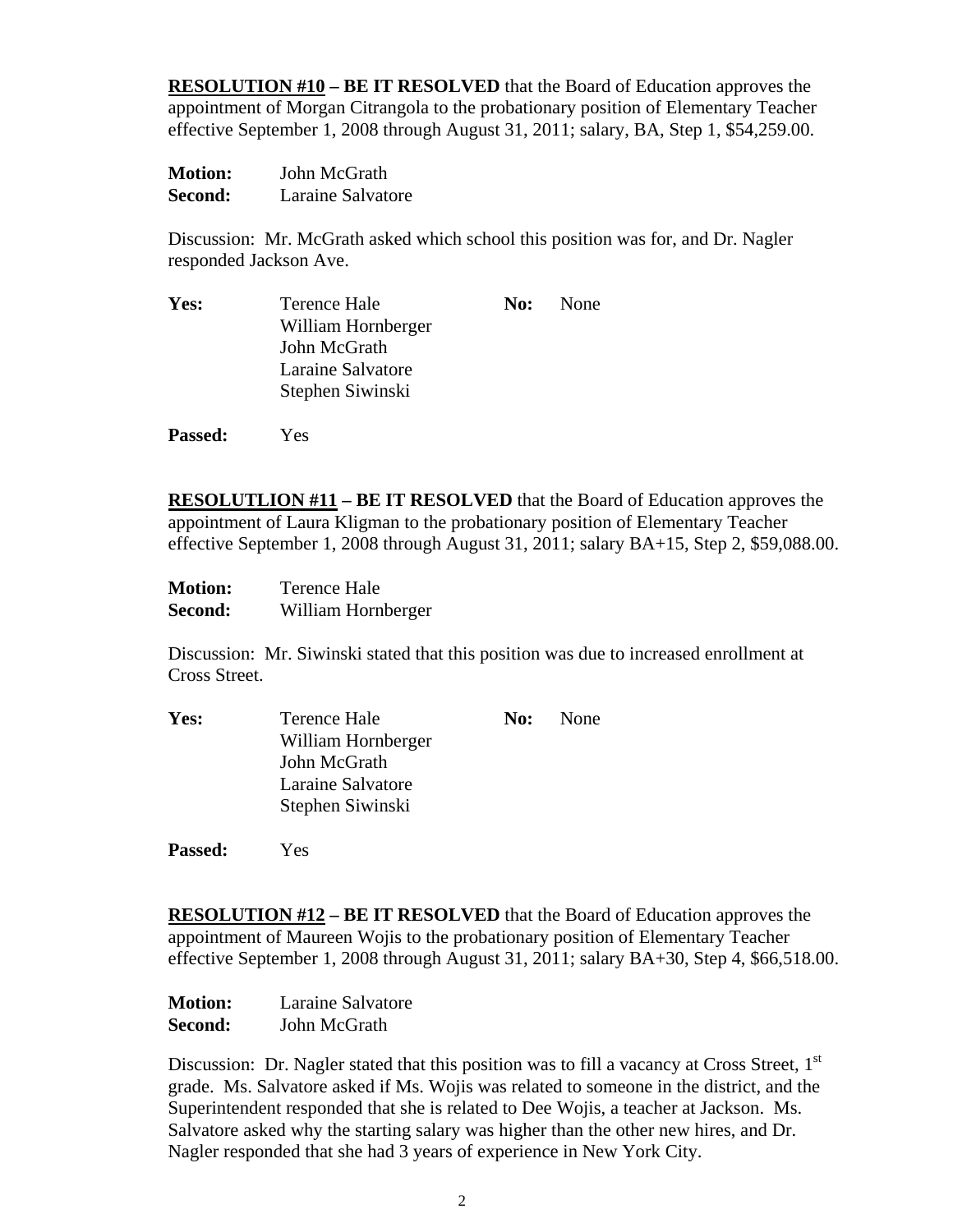| Yes: | Terence Hale       | No: | None |
|------|--------------------|-----|------|
|      | William Hornberger |     |      |
|      | John McGrath       |     |      |
|      | Laraine Salvatore  |     |      |
|      | Stephen Siwinski   |     |      |
|      |                    |     |      |

**Passed:** Yes

#### **2. Revised School Times**

**RESOLUTION #13 – BE IT RESOLVED** that the Board of Education amends the school starting and ending times as follows effective July 1, 2008:

| <b>School</b>          | <b>Students Schedule</b> |      |  |
|------------------------|--------------------------|------|--|
|                        | AM                       | PM   |  |
| <b>HS</b>              | 7:26                     | 2:18 |  |
| <b>MS</b>              | 7:49                     | 2:41 |  |
| <b>Hampton/Jackson</b> | 8:02                     | 2:39 |  |
| <b>Meadow/Cross</b>    | 8:32                     | 3:09 |  |
| <b>Willis</b>          | 9:09                     | 3:16 |  |

**Motion:** Terence Hale **Second:** John McGrath

Discussion: The Superintendent stated that the MTA was in agreement with these revised times, and had a note indicating this. He further stated that there had been discussions with the MTA with regard to reducing lunch times to avoid the revision of start and end times, but the discussions were unsuccessful.

| Yes: | Terence Hale       | No: | <b>None</b> |
|------|--------------------|-----|-------------|
|      | William Hornberger |     |             |
|      | John McGrath       |     |             |
|      | Laraine Salvatore  |     |             |
|      | Stephen Siwinski   |     |             |
|      |                    |     |             |

Mr. Siwinski stated that, for this meeting, the Superintendent's Reports would come before the next item on the agenda, the Superintendent Evaluation.

## **H. Superintendent's Reports**

**Passed:** Yes

• Reorganization Study

Discussion: The Superintendent stated that at the July 23 Retreat, Ms. Salvatore presented a Reorganization Plan, to be available for discussion at the August 14 Meeting of the Board of Education. He further stated that his analysis would be complete and sent to the Board on Friday, August 8, and that he was still awaiting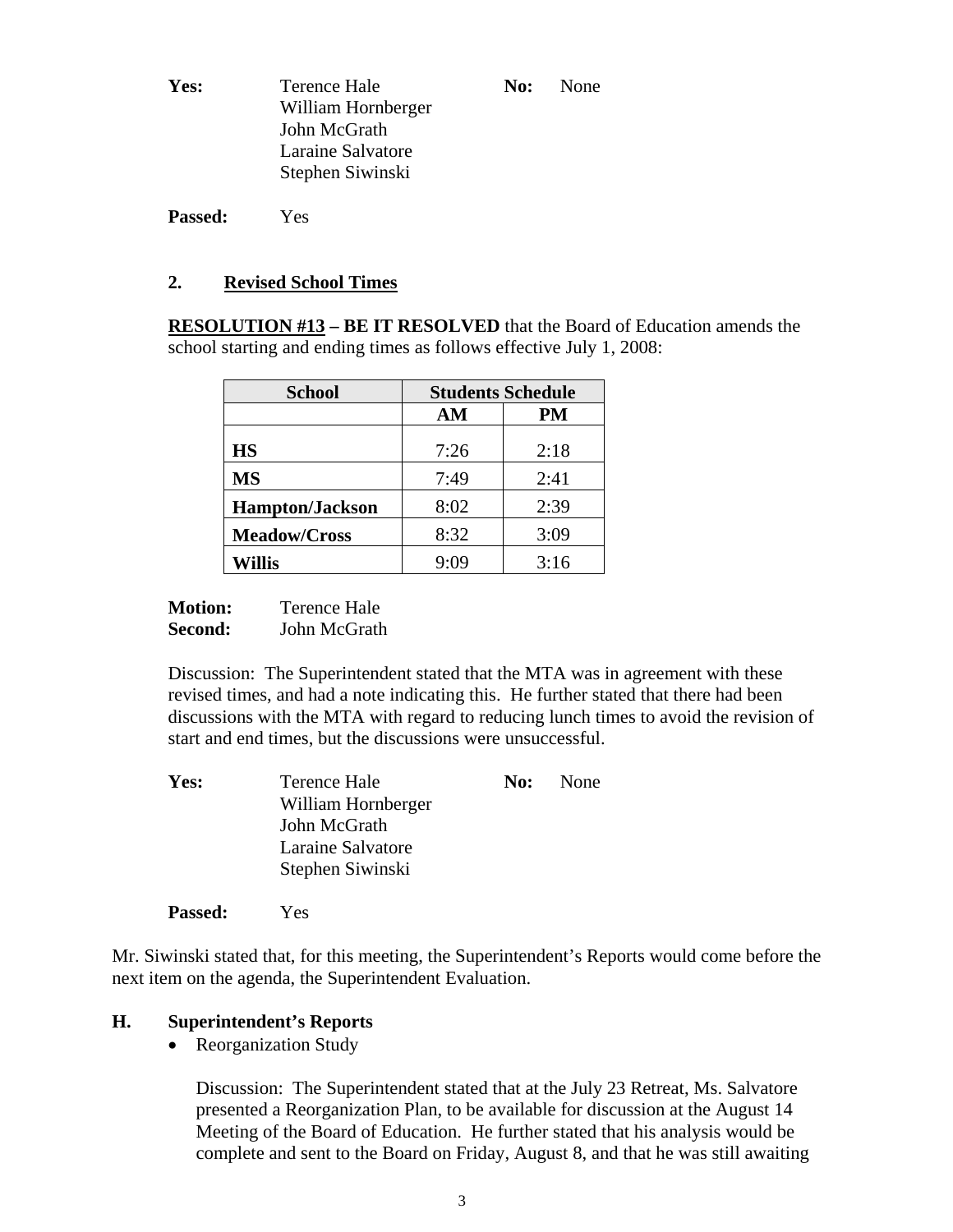feedback from Jack Feldman with regard to legal issues that could arise from this plan.

• Board Goals from Retreat

Discussion: The Superintendent stated that at the July 23 Retreat, the focus was to develop Board Goals and Superintendent Goals for the 2008-2009 school year. The Superintendent further stated that he will be asking the Board to establish the Goals, and that they be adopted at either the August 14 or September 3 Meeting of the Board of Education.

The Board then went back to agenda item G3.

#### **G 3. Evaluation of the Superintendent of Schools**

**RESOLUTION #14 – BE IT RESOLVED** that the Board of Education will evaluate the Superintendent of Schools in accordance to the attached document.

| <b>Motion:</b> | Laraine Salvatore |
|----------------|-------------------|
| Second:        | Terence Hale      |

At 6:30 p.m. a motion was made for the Board to go into executive session for the purpose of discussing the Superintendent Evaluation .

**Motion:** Terence Hale **Second:** Laraine Salvatore **Yes:** Terence Hale **No:** None William Hornberger John McGrath Laraine Salvatore Stephen Siwinski

**Passed:** Yes

At 7:40 p.m. a motion was made to come out of executive session.

| <b>Motion:</b><br><b>Second:</b> | John McGrath<br>Laraine Salvatore                                                           |     |      |
|----------------------------------|---------------------------------------------------------------------------------------------|-----|------|
| Yes:                             | Terence Hale<br>William Hornberger<br>John McGrath<br>Laraine Salvatore<br>Stephen Siwinski | No: | None |

**Passed:** Yes

Discussion: The Superintendent stated that he waived his rights to discuss his evaluation in executive session so that it could be discussed in public session. The Board and the Superintendent then discussed how they rated each goal area: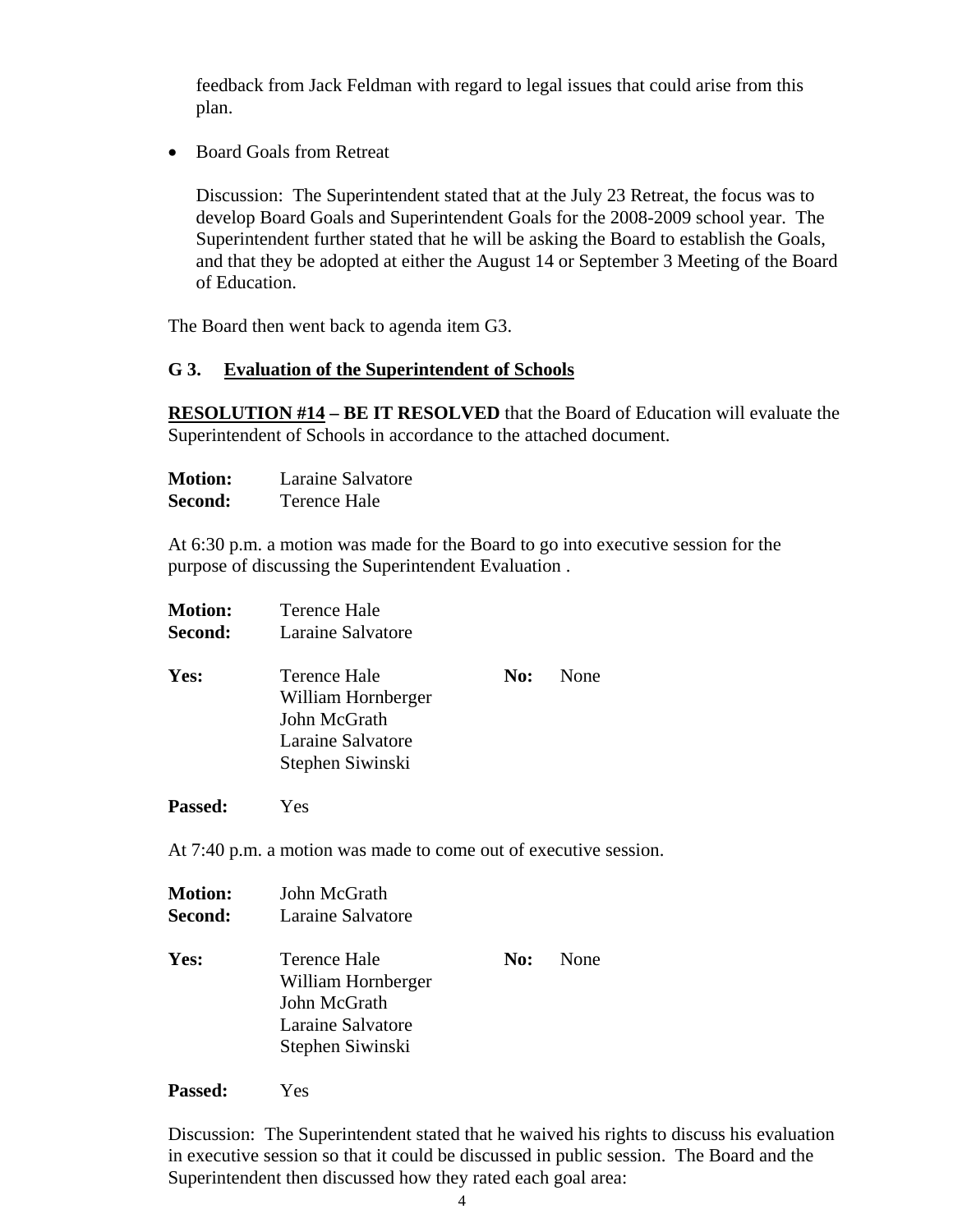| Goal#          | <b>Goal Area</b>                 | <b>Board Rating</b>               | Superintendent<br><b>Rating</b> |
|----------------|----------------------------------|-----------------------------------|---------------------------------|
| 1              | <b>Improve Student</b>           | 3                                 | $\overline{4}$                  |
|                | Achievement                      |                                   |                                 |
| $\overline{2}$ | <b>Mobilize District Mission</b> | 3                                 | 3                               |
|                | and Core Values                  |                                   |                                 |
|                | Ensure Fiscal Stability of       | Budget Advisory Task Force $-2$   | Accepted the 2                  |
|                | School System                    | Appropriations True Budget $-3.5$ | 3.5                             |
| 3              |                                  | Settling Contracts $-3$           | 4                               |
|                |                                  | Grade Configuration Study $-3.5$  | 4                               |
|                |                                  | 5 Year Capital Plan - 4           | 4                               |
|                | Improve Internal and             | Advance BOE Agendas - 1           |                                 |
| 4              | <b>External Communication</b>    | District Council Advisory Group   |                                 |
|                |                                  | $-4$                              |                                 |
|                | Leadership and District          | Policy and Governance $-2$        | 3                               |
|                | Culture                          | Communications and Community      |                                 |
|                |                                  | Relations $-2$                    | 3                               |
|                |                                  | Organizational Mgmt. $-2$         | 3                               |
|                |                                  | Curriculum Planning &             |                                 |
|                |                                  | Development $-3$                  | 4                               |
|                |                                  | Instructional Leadership $-3$     | 4                               |
|                |                                  | Human Resource Mgmt. $-2$         | 3                               |
|                |                                  | Values and Ethics $-2.5$          | 3                               |
|                |                                  | Intangibles $-2$                  | 3/4                             |

With regard to Goal 1, Mr. Siwinski stated that the Board felt that there should be a more aggressive summer reading program in the High School during the summer months so that students would not fall behind. With regard to advance Board agendas, Mr. Siwinski stated that the reason for a rating of 1 was that the Board would like to receive their Board packets in a timely fashion. With regard to Curriculum Planning and Development, Mr. Siwinski stated that some members of the Board felt strongly that there should be more emphasis on a career outside of High School. Mr. McGrath stated that, with regard to some items, it was not clear what is being measured; it was not clear what objective measures to use to assess a particular goal, and therefore there might be a difference between what the Superintendent feels should be assessed and how the Board assessed a goal. He further stated that the purpose of this discussion would be to reconcile some of these matters.

The Superintendent stated that, the way it was supposed to work was that he would give his personal assessment and then he and the Board would reach a consensus on what was thought to be relevant and important.

Mr. Hornberger stated that, collectively as a group, for most of the goals, the Board had questions, and that the Board will have to regroup and develop measurable goals so they can measure the Superintendent's performance against those goals, thus avoiding the possibility of a difference in interpretation.

The Superintendent stated with regard to Goal 1, improve Student Achievement, he felt that he exceeded the standard, adding that the district had the highest assessment results it has ever seen, students were performing at the highest levels, and all areas with regard to student learning were met and reached beyond the standard. With regard to Goal 2, the Superintendent stated that, despite distractions to administrators and staff this past year, in terms of leadership, the priority and focus was always on the education of the students. With regard to Goal 3, he was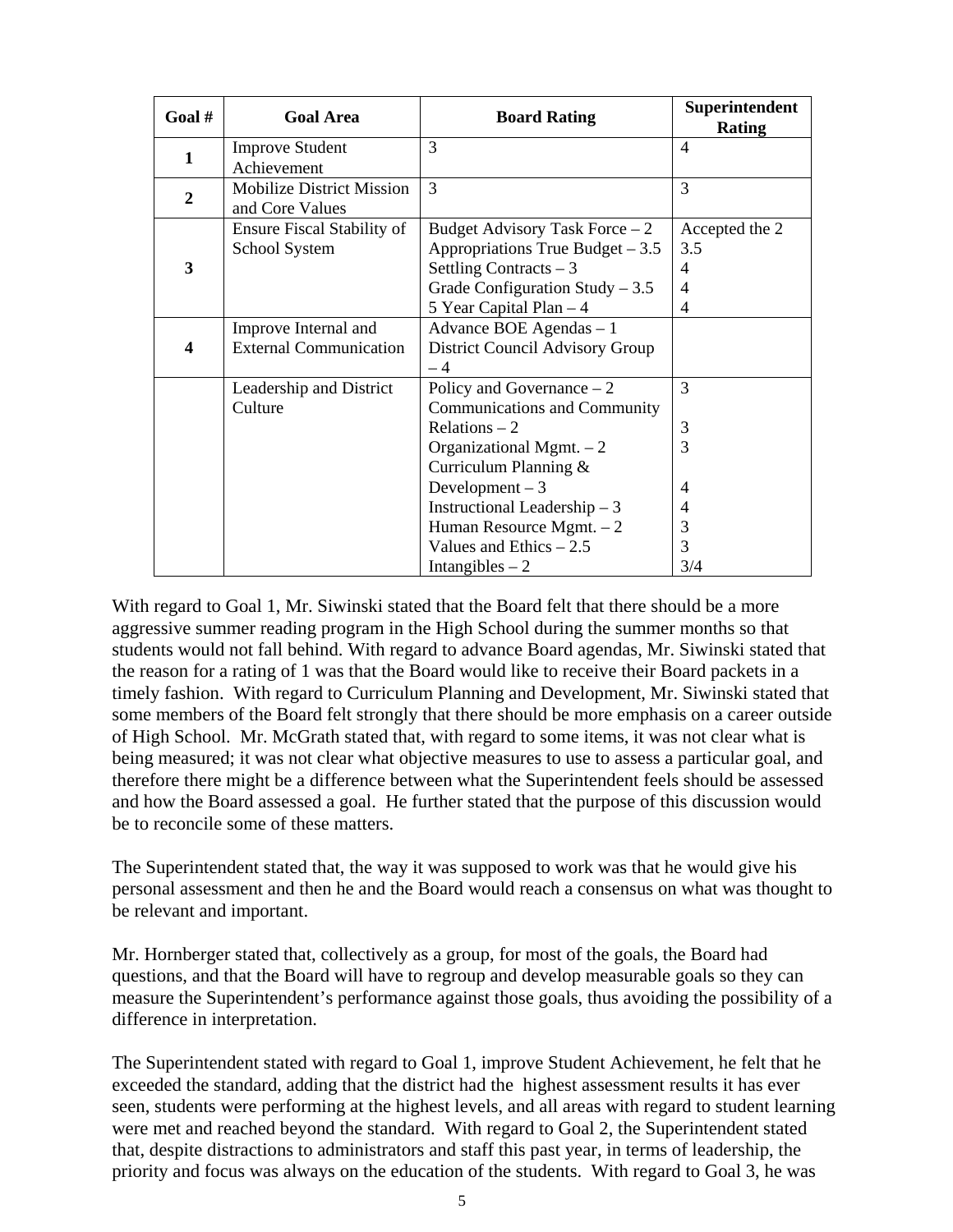not sure how he could have been rated a 2 on the Budget Advisory Task Force, since he was not part of that committee, but that he would accept the Board's rating. Mr. Hornberger stated that the rating was because it was started too late, and the Superintendent replied that was a function of the Board. The Superintendent stated that, with regard to an appropriations true budget, he thanked Mr. Waters and Ms. Judge for their efforts this year in making that happen, adding that the district had an excellent bond rating due to its excellent financial standing. With regard to settling contracts, the Superintendent stated that he exceeded the standard, adding that all contracts had been passed before the end of June. With regard to the Grade Reconfiguration Study, the Superintendent stated that he had followed through on every aspect. He further indicated the increase in state aid to the district and an additional \$50,000 grant going toward the improvement of the Meadow Drive Library. With regard to Goal 4, the Superintendent stated that he does try to provide the Board ample time to review agendas and packets, but that he is aware that the Board would like this information the Friday before the Board meetings, which is not always possible. Mr. Siwinski stated that it is difficult for the 3 new Board members, as the agendas do not have a time schedule, and that they would feel better prepared if they understood when things were coming up.

With regard to Leadership and District Culture, Policy and Governance, the Superintendent asked how that was defined, indicating that all policies of the Board of Education are carried out. With regard to Organizational Management, the Superintendent stated that there was an effective delegation of duties in place, i.e., COLT, and that there was a flattened organization. Other initiatives that were met include Connect Ed and weekly meetings with administrators. With regard to Curriculum Planning and Development, all projects were implemented, there was increased teacher collaboration and there were new courses of study at the High School. With regard to Instructional Leadership, In-Service programs for staff is excellent, also indicating the addition of e-School, differentiated instruction and professional development. With regard to Human Resource Management, the Superintendent stated that the recruitment plan that is currently in place is excellent, staff evaluations are state of the art, and there is a collaborative relationship with all 4 union presidents. With regard to Values and Ethics, the Superintendent stated that his ethical and moral conduct is beyond reproach, and that he hopes that the low rating by the Board is not a result of unsubstantiated lawsuits, adding that he is very offended by the low rating.

Mr. McGrath stated that the evaluation instrument was developed by the School Boards Association, and assumes ideal conditions, which are not in play in our district. He further stated that there are different ideologies among Board members, and that it was unfair to "put that" on the Superintendent in terms of trying to put together a common ground. He further stated that his was a flawed process and that it would have been useful to have gotten the Superintendent's descriptions of goals in advance prior to the evaluation. The Superintendent responded that there is supposed to be an interaction with the Board, and then a reassessment. He further stated that the goal descriptions were supposed to have been handed out at the retreat in July, but they never had a discussion on his evaluation at the retreat.

Mr. Siwinski stated that he would like to re-evaluate all of the goals in light of the Superintendent's discussion, in order to more fully understand the goals. The Board agreed to re-evaluate the goals at the August 14 Meeting of the Board of Education. The Superintendent stated that he would like the evaluation on August 14 to be in open session.

No vote was taken on Resolution 14 at this time.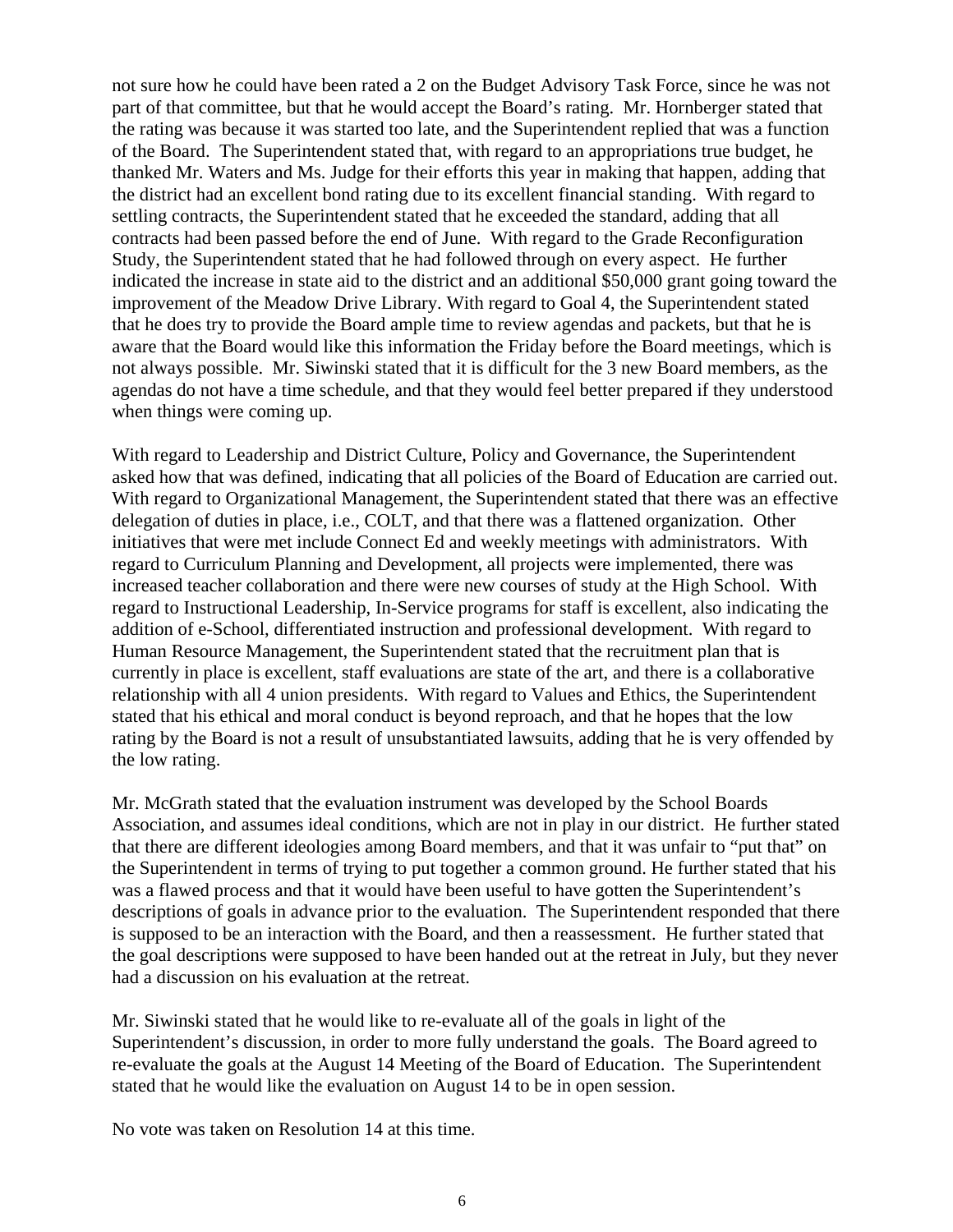Mr. Siwinski presented a memo from Mark Barth, President of AMSA, regarding the Ms. Salvatore's Reorganization Plan.

A motion was made to open the session for public discussion.

| <b>Motion:</b><br>Second: | John McGrath<br>Terence Hale                                                                |     |      |  |
|---------------------------|---------------------------------------------------------------------------------------------|-----|------|--|
| Yes:                      | Terence Hale<br>William Hornberger<br>John McGrath<br>Laraine Salvatore<br>Stephen Siwinski | No: | None |  |
| <b>Passed:</b>            | Yes                                                                                         |     |      |  |

Discussion:

- A member of the public asked when the Board usually sets the Board and Superintendent Goals, and Mr. Siwinski responded at the retreat in the summer. The same member of the public asked how long the Board had met to evaluate the goals, and Mr. Siwinski responded that this was begun at the retreat, but not completed. This member of the public expressed her concern that the first time the Board had discussed the evaluation as a group was during this evening's executive session. She further stated that, if they had a problem with the wording, they should not have given a rating; that it was unfair to give low ratings without knowing the specific reason for the rating.
- $\triangle$  A member of the public stated that the Superintendent's job was not easy, and he deserved the respect of the Board and the public.
- $\triangle$  A member of the public inquired about the reorganization plan, and Ms. Salvatore responded that it was developed as a way to cut costs for the school district, and that 5 new teachers had just been hired, and some members of the Board were opposed to closing schools. The same member of the public asked how Ms. Salvatore could know how much the district might need to cut if the final decision on the grade reconfiguration had not been made. The Superintendent stated that he would be presenting his analysis at the August 14 Meeting of the Board of Education. The same member of the public asked what positions would be cut, and Mr. Siwinski responded the Deputy Superintendent, the Director of Guidance, the Assistant Business Administrator, the Information Officer and the Administrative Assistant to the Deputy Superintendent. Ms. Salvatore stated that the excessing of the Supervisor of Guidance had already been taken off the table. The same member of the public expressed concern that she did not want the standards of the district lowered.
- The Superintendent clarified that the raises given this year were all at the County average or less than the County average; that salaries are competitive but not at the top of the scale.
- A member of the public asked if the Plan was going to be available before the next Board of Education meeting, and the Superintendent responded that he would e-mail it to whoever requests it.
- $\triangle$  A member of the public asked if, in stating the districts that do not have Deputy Superintendents, would it also indicate that, in place of that position, there was a Director of Personnel, a Director of Technology and a Director of Curriculum and Assessment.